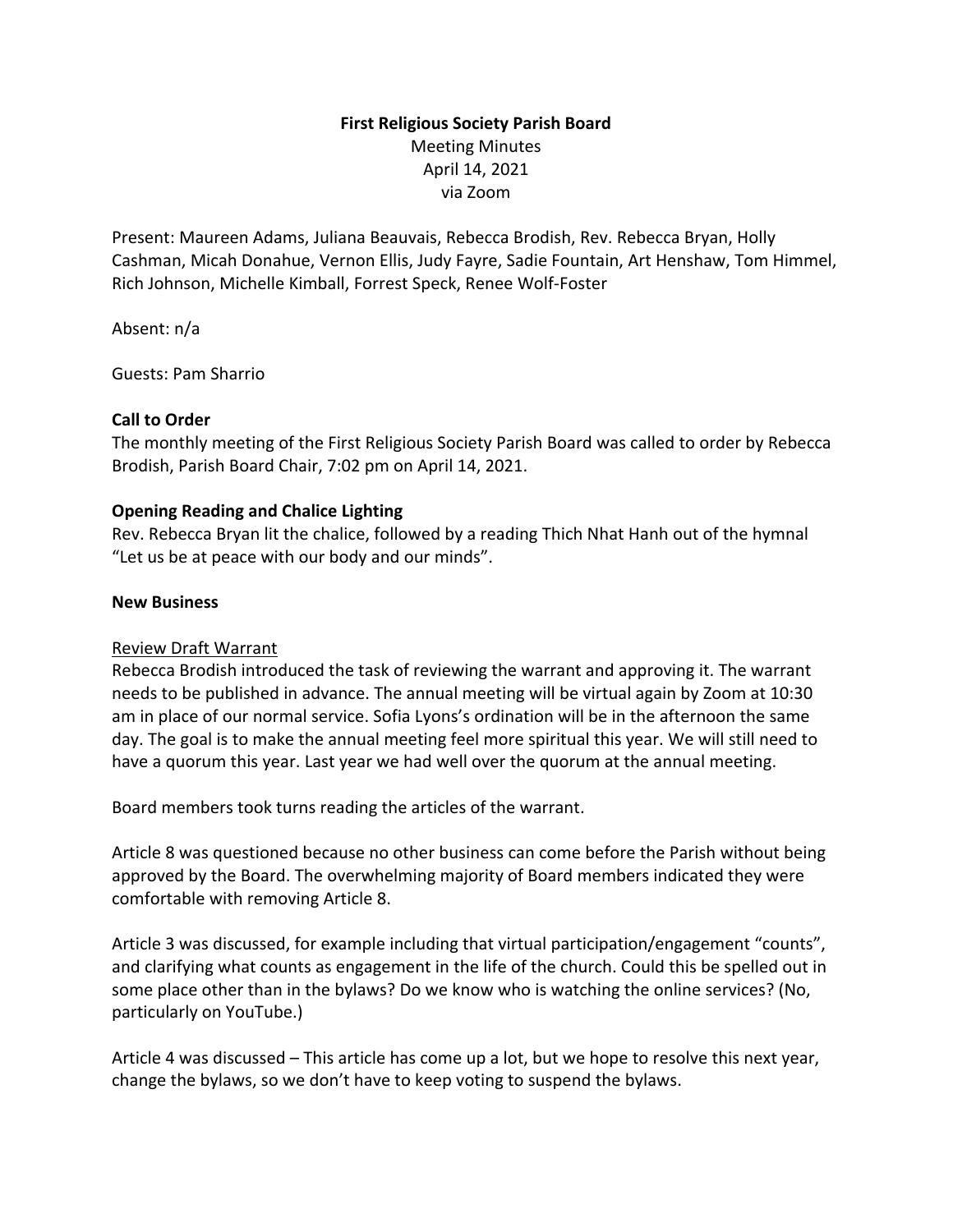The following motion was made by Maureen Adams and seconded by Rich Johnson. **Motion**: "I move that the Board approve the proposed Warrant for the May 23rd 2021 Annual Meeting with the removal of the proposed Article 8." **Vote**: The motion passed unanimously.

#### Nominations for next year

Rebecca Brodish introduced Judy Fayre to update the Parish Board on her stepping down from being the next board chair. Rebecca Brodish announced that Holly Cashman will be taking over as Parish Board vice chair this year and chair next year.

Maureen Adams announced that they need a Treasurer and an Auditor, both big shoes to fill. She does not know whether the names will be identified before the next meeting. Also, a new Parish Clerk will to be found to replace Holly Cashman. The clerk position was discussed. Lucy Litwin will be the new youth Board member. Bill Clary, Cecilia Healey and Susan Ricker are the nominees for the Trustees positions. We will vote on the nominees in our next meeting. We do not need the names to be voted tonight for the warrant. The motions and the explanations will need to be in the annual report. Anyone who wants to be a delegate for the UUA annual meeting should reach out to Maureen Adams, Micah Donahue, or Renee Wolf Foster. Rebecca Brodish thanked the Governance Committee for their work.

#### VME Update

On behalf of the core team, Renee Wolf Foster shared that they have had meetings open to the congregation following the passion action fair. They are meeting to discuss the goals that have been set out, thinking about the language, making sure the intent is clear, and thinking about how to engage the congregation. Rev. Rebecca added that they will be taking each of the goals and meeting with the congregation about each one. They will be open to everyone, but invitations to specific groups related to each of the goals will be made.

#### Reopening Team Update

Rev. Rebecca shared that there was a reopening team update in the Steeple. They are focusing on creating as many outdoor opportunities as possible. The team is now working on how reopening the building in the fall will work and what that will look like. Come to the outdoor service on Sunday! Sadie shared that the youth group has discussed whether there will be anything for the graduating seniors in the youth group. Rev. Rebecca said yes and that she believes it is on May 30.

#### Ordination Planning

Rebecca Brodish updated that Sophia Lyons's ordination will be May 23 at 3 pm. There is a planning committee and they are working on music, history, and other wonderful elements for the event.

#### FRS Operating Cash Reserve

Art Henshaw shared that the operating cash reserve has been accumulating some unfavorable operating results in the past years. Rather than "rainy day fund", the term "operating cash" was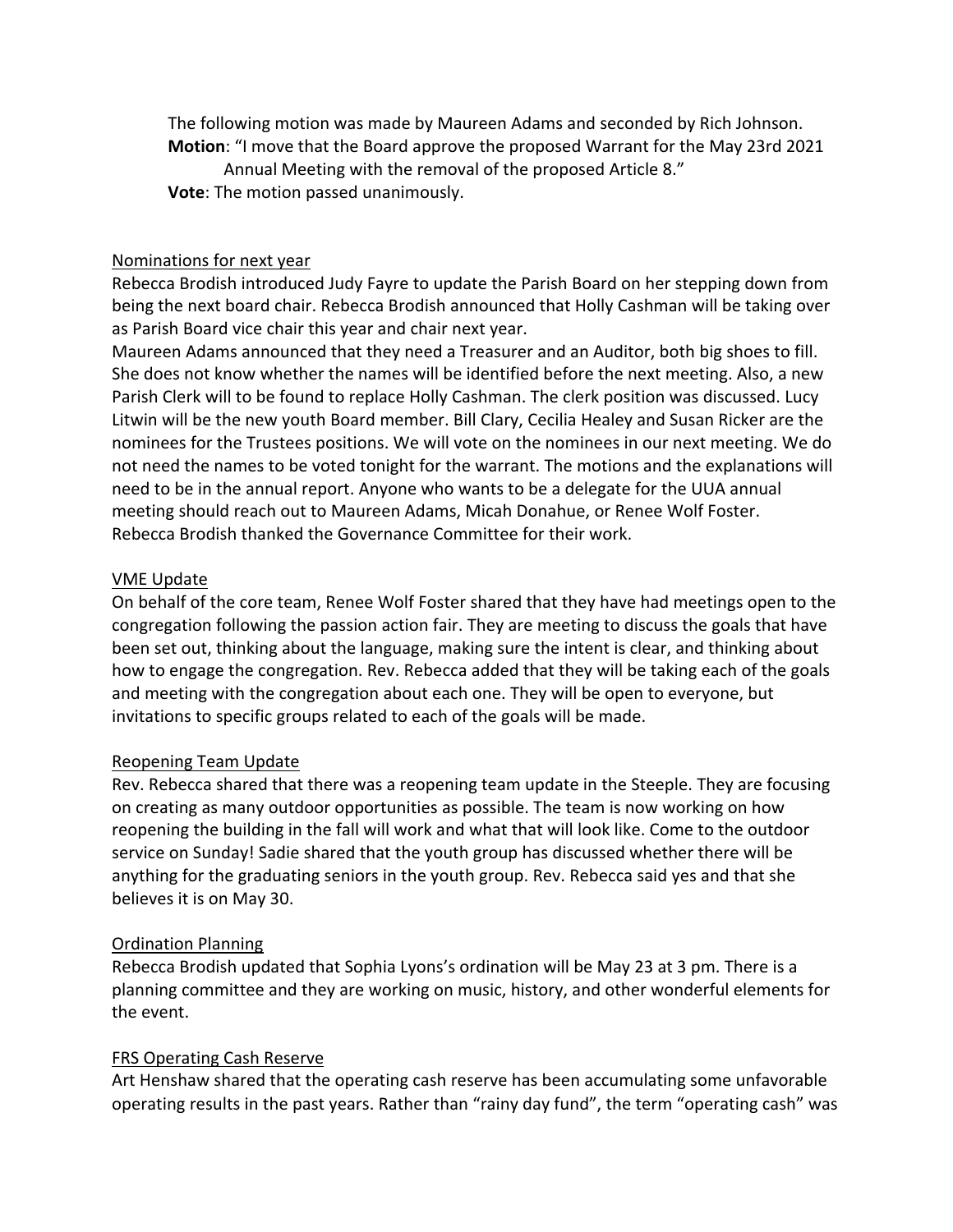preferred by the Finance Committee. Our attention tends to be focused on the annual budget, giving us an annual mindset; however, the balance sheet "keeps score" from year to year. The net operating cash flow over the past 10 years has had many negatives, with a total negative that is significant. We do not have a "cash management policy", so it is unclear how we should proceed in this situation to manage the "looming cash shortage" that will be coming in a few years. There may be some reconciliation work ahead for June 2021.

Art asked what the Board would like to do and/or how we would like the Finance Committee to proceed. We landed on continuing the conversation next month when the Board has had time to digest the information and we can discuss it in more detail.

### Recommended Changes to the Employee Manual Regarding Comp Time

Holly Cashman presented the comp time policy developed by the Human Resources Subcommittee. Julie Fornin and Holly Cashman collaborated to create a draft of the policy, which was discussed with the subcommittee, along with Rev. Rebecca, Rebecca Brodish and Tom Himmel. Lori Clark, an FRS member who is an employment lawyer, reviewed the policy to ensure accuracy and legality; her suggestions were incorporated.

The highlights of the new policy include the establishment of a written agreement about a core work schedule and hours (revisited annually) and comp time requiring written approval from the staff member's supervisor. The policy also puts limits on the amount of comp time an employee may accumulate and how/when the can/must be used.

Renee Wolf Foster thanked the committee for their work as she has worked on this and it is a challenge. Art Henshaw questioned whether comp time was another hole in the accounting system; Rev. Rebecca added that this does not involve pay over and above what is budgeted for a given position.

### Campaign Update

Forrest Speck shared an update from the annual campaign. The campaign is still short about \$30,000. They are still following up with the folks who have not responded at all. The stewardship committee is trying to make up a matching fund to make up the difference. The donations to the matching fund are doing well, but the next work will be asking those who have already pledged to consider pledging more. They are moderately hopeful that between the pledges still coming in and the matching fund we will close the gap of about \$30,000. The matching fund will be announced on Sunday and Juliana Beauvais will be at the outdoor service.

### Stewardship Update

Vern Ellis shared about the online raffle. He has received the permit approval from City Hall. The Massachusetts laws are not up to date on anything related to online fundraising in the covid era, so they have had to jump through a lot of hoops. There are additional costs because of the online company and the use of charge cards. The biggest change is that the fundraising will all be carried out through social media and emails, not by volunteers selling tickets. Forward any questions related to the fundraiser to Vern.